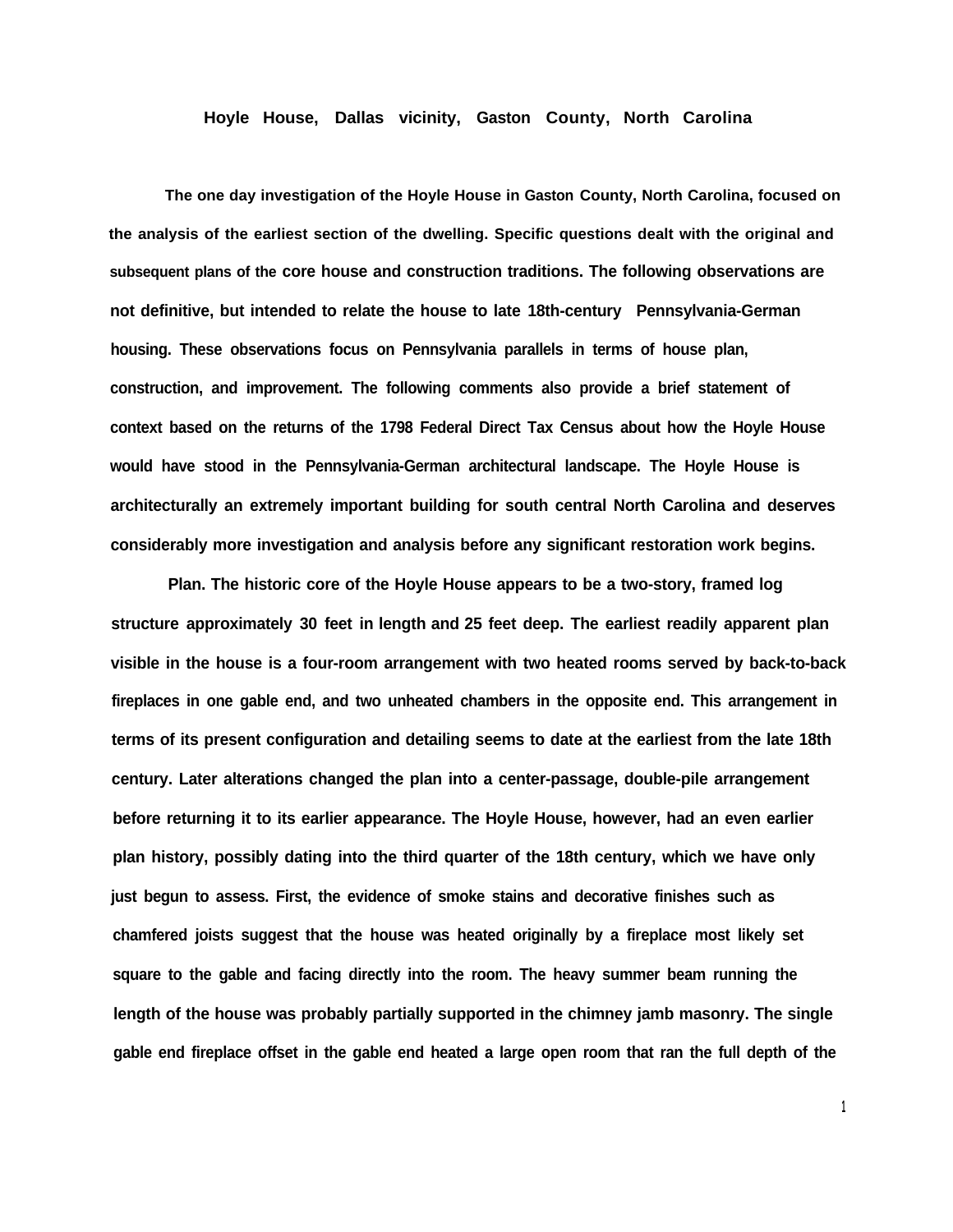**house. We know this from the simple chamfers on the edges of the joists at their juncture with the summer beam. If the original plan had called for a partition parallel to the ridge, the builders would have made some provision to seat a vertical board wall. No indication for such a wall is currently visible. Also, the even staining from fireplace smoke and grease on the original under surface of the exposed second story floor boards strongly indicates a single large room at one end of the house. The original length of this room is uncertain at present. It is possible (but unlikely) that the house as first built contained a single open common room on the first floor. More likely, though, is the probability that the first floor was partitioned into one or two unheated rooms across the end away from the fireplace. The second floor plan seems to have followed a similar formal history although the fireplace set square to the wall remains intact. The subdivision of this space has changed at least three times in the history of the house with no clear evidence of the first arrangement.**

**In terms of parallels with Pennsylvania-German housing of the late 18th century, we can offer a few tentative observations. First, whatever the exact arrangement of the original plan, the Hoyle House did not conform to any of the most common forms of Pennsylvania-German housing. The intended plan appears instead to draw on a family of cross-passage plans more closely associated with Pennsylvania-English communities in the lower Delaware Valley. The idea of a large three-room house with a major fireplace and stair in one end and two equal size chambers (usually heated in the mid-Atlantic region) was the choice of wealthier landowners- many of whom held controlling interests in rural industries such as grist and flour mills.**

**Construction. The corner post log construction of the Hoyle House possesses more precise associations with Pennsylvania-German architecture of the late 18th and early 19th centuries. The construction system itself falls into a framing tradition that uses logs as a form of infill or nogging. While there are some colonial examples of this technique, the vast majority appear to be of post-Revolutionary and even of post- lath-century date. One of the best 18th-**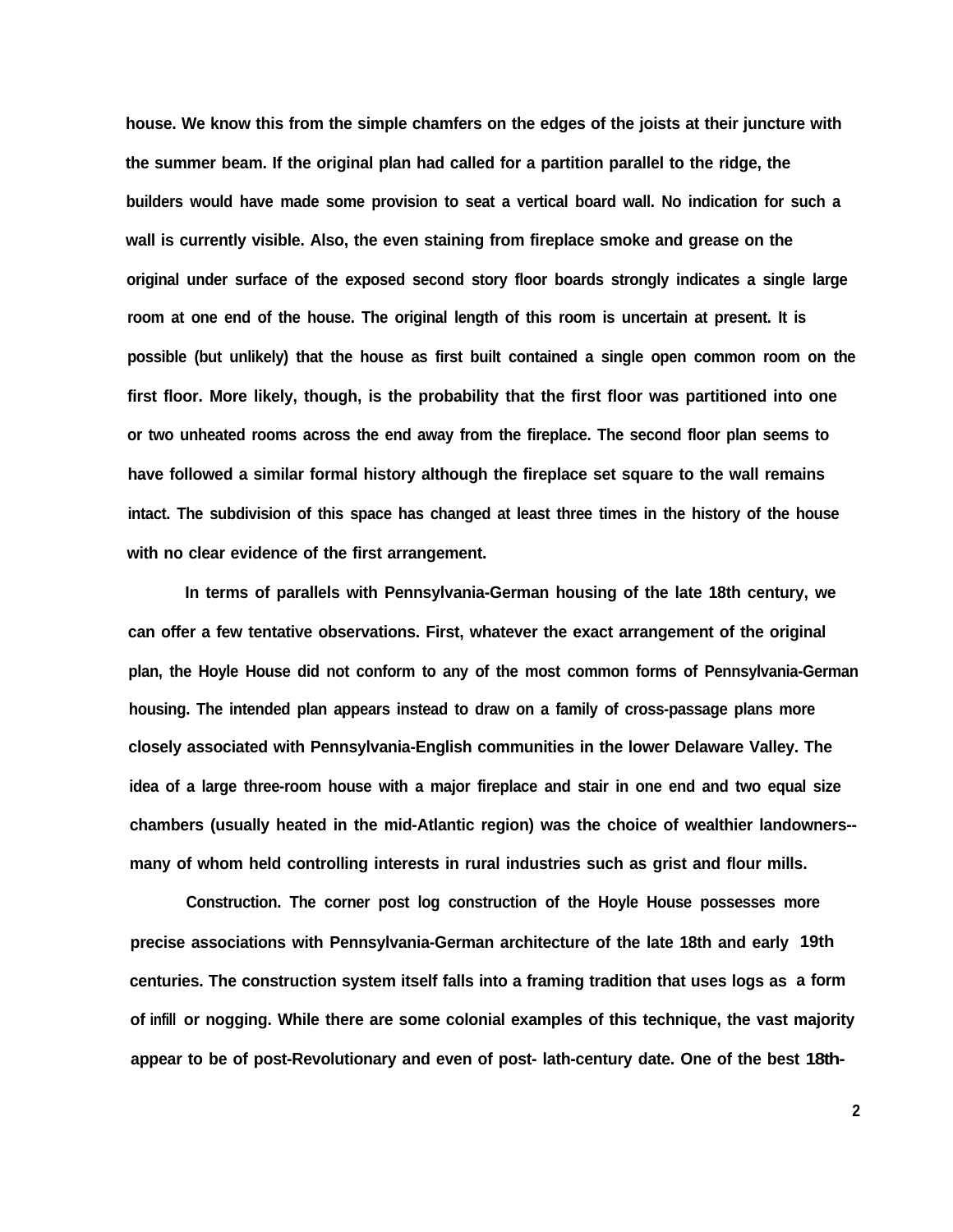**century examples is the Hess House located near Lititz north of Lancaster, Pennsylvania. Built circa 1740, the Hess House stands as a 25 by 42 foot German-Georgian plan dwelling. Of particular note, though, is the construction system of heavy timber posts joined by log infill. The posts average ten by nine inches and are placed to define the principal openings and internal divisions of the building. At least three of the four corner posts are "L" shaped one foot two inch by one foot timbers. The primary differences between the Hess and Hoyle houses resides in the way in which the posts are employed in relationship to the plan. In the Hoyle House the posts define structural units and formal units; in the Hess House they define structural and formal characteristics as well as all the door and window openings.**

**A second house located east of Lancaster illustrates some of the basic characteristics of post-and-log houses erected in the early national period. The Webber-Glick House is a 30 by 34 foot three-room "Flurkuchenhaus" erected around 1800. Although later siding obscures the much of the originally exposed log construction, the stairwell to the attic reveals the use of corner posts with diagonal arch braces. The builders tenoned log infill into the posts and pinned the logs in place. This strategy for building framed log houses appears throughout the Delaware Valley and on into central Pennsylvania, and, based on recorded extant houses, dates from the 1790s through the mid 1800s.**

**Improvement The changes made in the plan and finishes of the Hoyle House from the period of its initial construction through the early 1800s reflect a larger pattern in the architectural landscapes of the eastern United States. Whatever its original appearance and plan, the owners of the Hoyle House modified their dwelling in the early 1800s through the installation of paneled overmantels, molded vertical board walls, beaded exterior siding, and enlarged sash windows. They also appear to have improved on the plan by remodeling the large gable end chimney pile with back-to-back fireplaces on the ground floor while leaving the second floor first period fireplace unaltered.**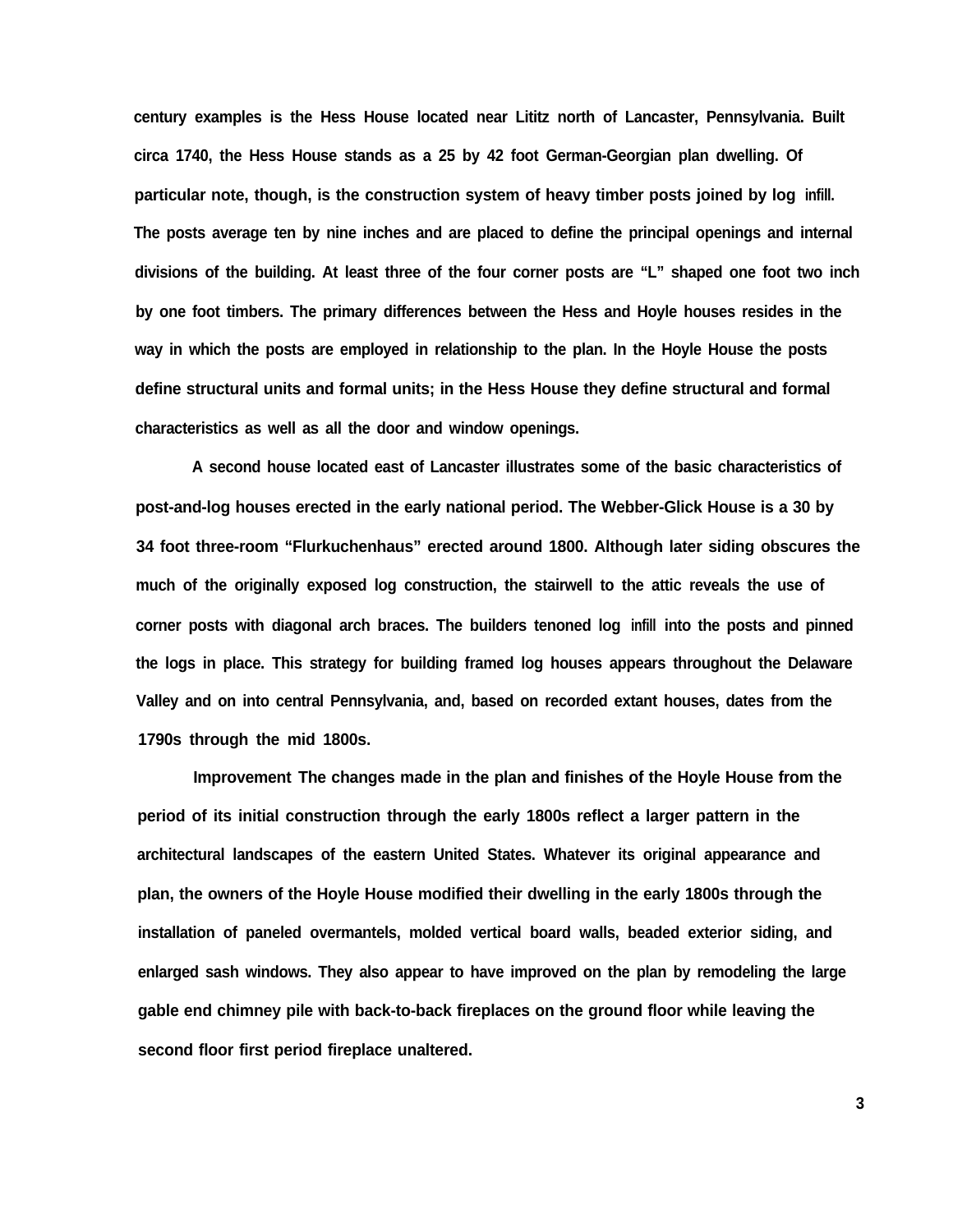**The fact of change or improvement expressed in the fabric of the Hoyle House relates to much larger traditions in improved housing standards in the quarter century after 1800. The houses most likely to be improved were larger dwellings of the 18th century--such as the Hoyle House. The types of improvements made to houses most commonly incorporated added or rebuilt fireplaces, enlarged windows, new interior finishes (usually in the form of applied moldings and paneling), and plan changes made by subdividing existing space or adding service wings for cooking and other household activities. All of these changes are present in the Hoyle House.**

**The 1798 Federal Direct Tax Census. The 1798 Federal Direct Tax for Conestoga Township in Lancaster County, Pennsylvania, enables us to place the Hoyle House in the larger context of Pennsylvania-German architecture. Conestoga Township is one the county's German communities and is located southeast of Lancaster on the east bank of the Susquehanna River. The average size of Conestoga Township houses valued at greater than \$100 in 1798 was 748 square feet (compared with the 750 square foot Hoyle House). Like two-thirds of the houses in Conestoga Township, the Hoyle House was built using a variation on log construction. The big distinction came in terms of building height. The two-story elevation of the Hoyle House was impressive even by Conestoga Township standards where three quarters of the assessed dwellings stood only a single story in elevation. Thus, while the dimensions of the Hoyle House fell right in the middle range of Conestoga Township houses, its two-story elevation would have made it a commanding presence in the landscape.**

**Farther west in Cumberland County, Pennsylvania, the 1798 Direct Tax recorded all the principal dwellings in East Pennsborough Township on the Conodoguinet Creek. The durable settlement of this area took place in the mid 18th century and consisted primarily of Scotch-Irish, English, and Germans. Four fifths of all the houses were of log construction, but only 47 (33 percent) of the 204 recorded log dwellings rose a full two stories in elevation. Log houses**